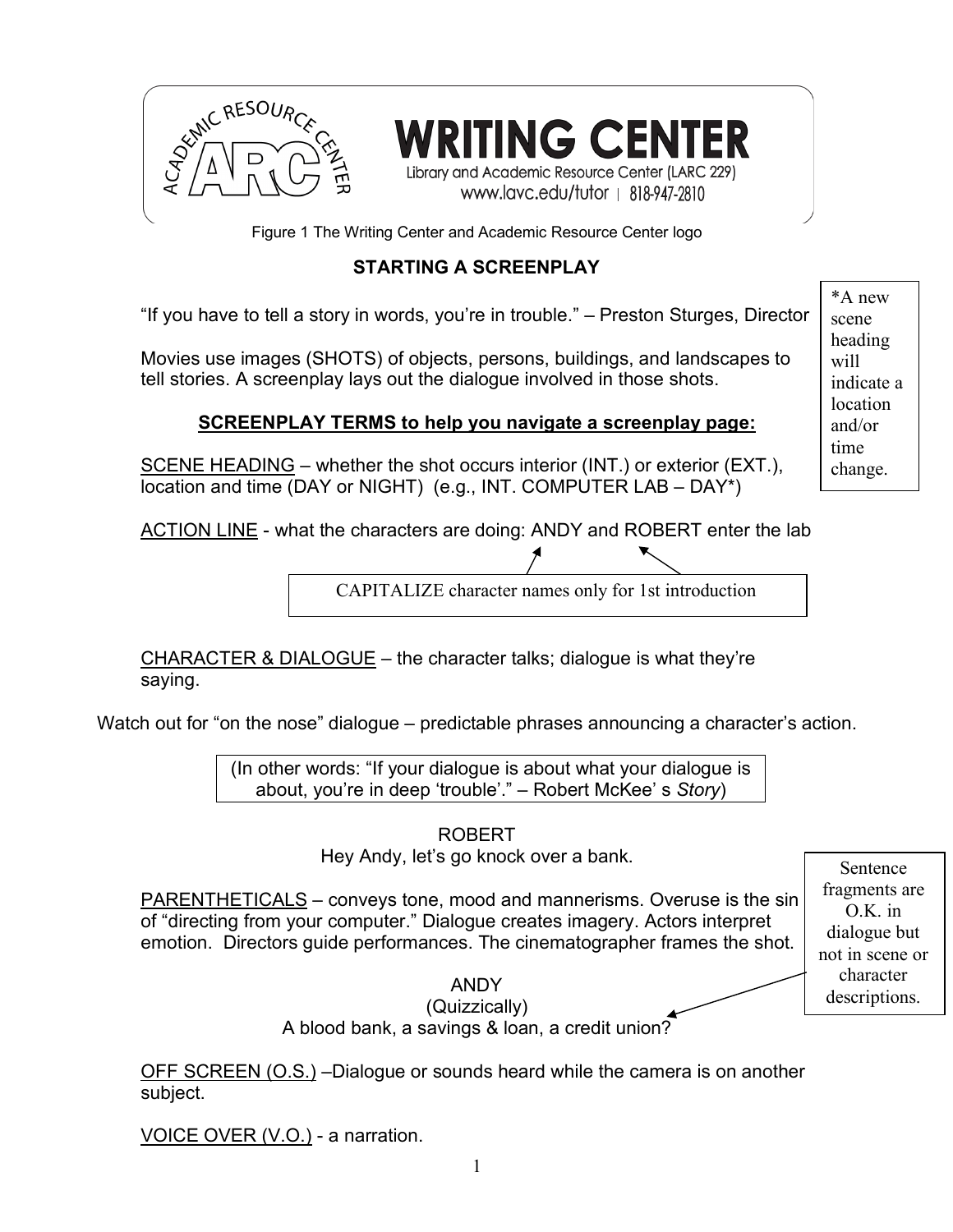#### TRANSITION - Indicate the beginning with "FADE IN" and the end of the screenplay **THE LOOK OF THE SCREENPLAY PAGE**



The cursor will appear underneath and you can type dialogue.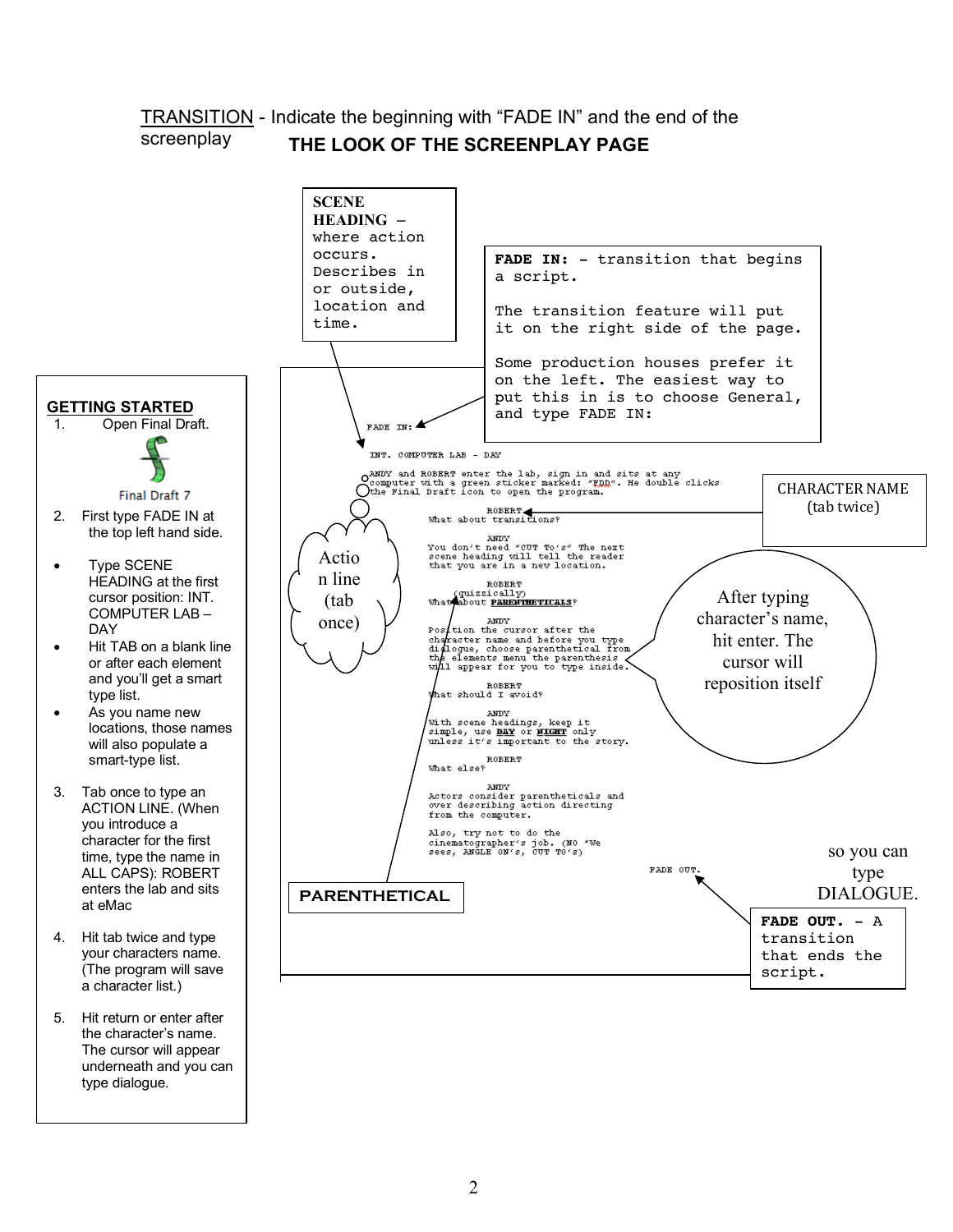| Header Footer Options  |                |
|------------------------|----------------|
| Show header            |                |
| Header on first page   |                |
| Show footer            |                |
| P Footer on first page |                |
| Starting page number:  | $\mathbb{I}$ . |

- **HOW TO NUMBER PAGES**
- 1. Go to Documents, choose Header and Footer, and then choose the Options tab.
- 2. Uncheck the Header on first page box and Final Draft will begin numbering pages with page 2 of the screenplay.

A numbered page will look like this:

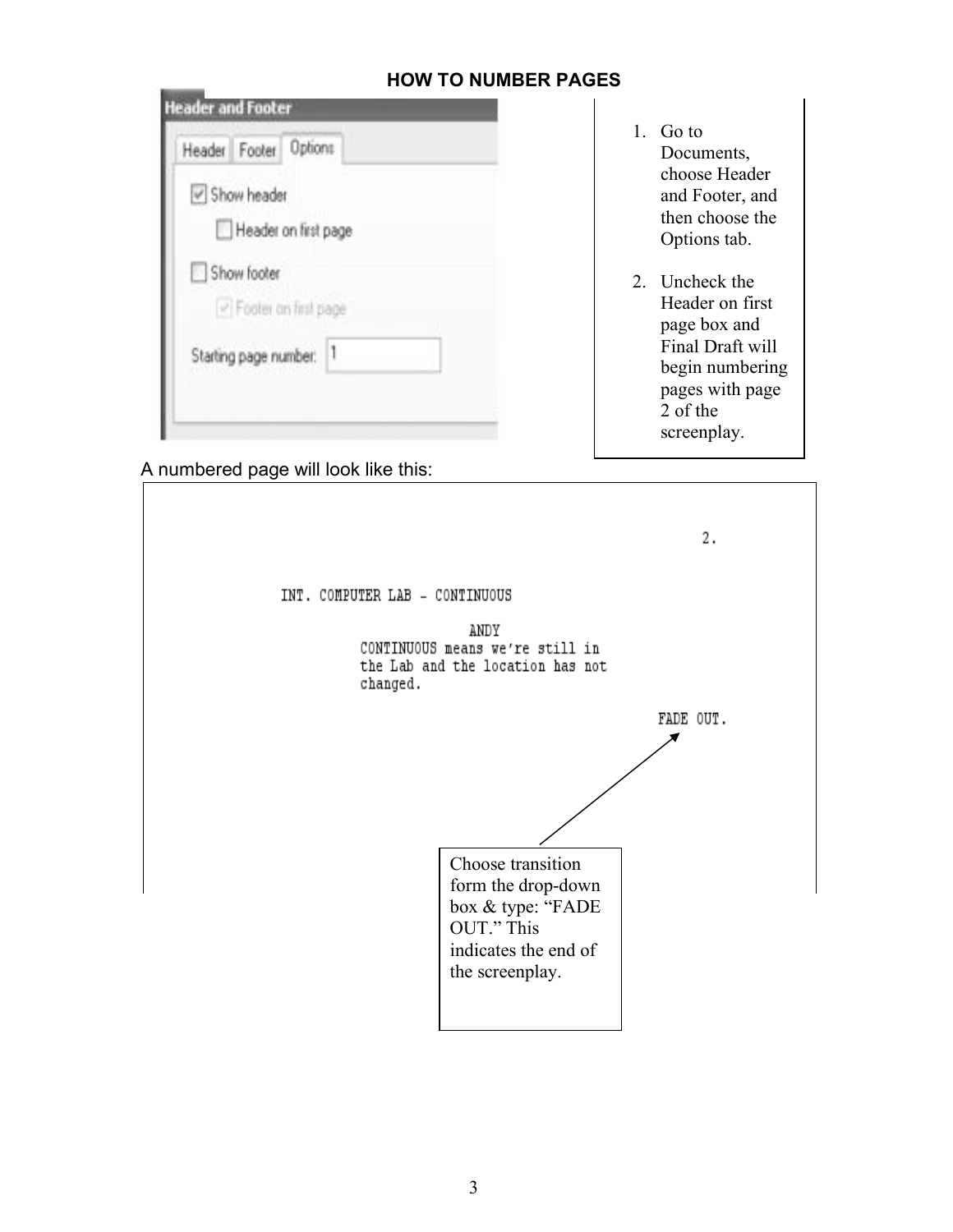## **THE LOOK OF THE TITLE PAGE**

TITLE PAGE PUBLISHER – go to Documents menu, and choose Title Page. It formats, centers and put in the correct number of carriage returns. Delete unnecessary information. Save. The title page becomes part of your screenplay.

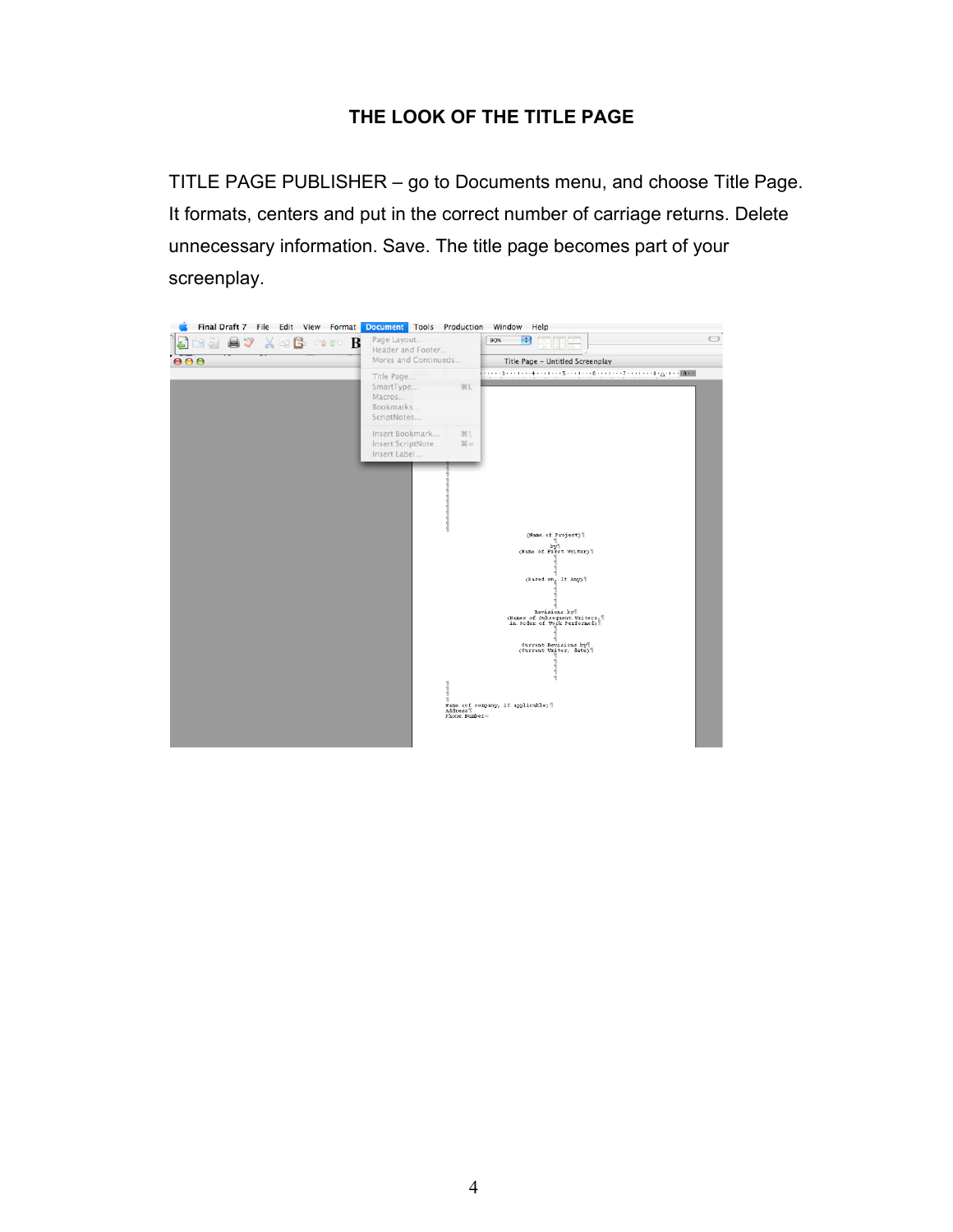

The title page does not have to be numbered and will look like this: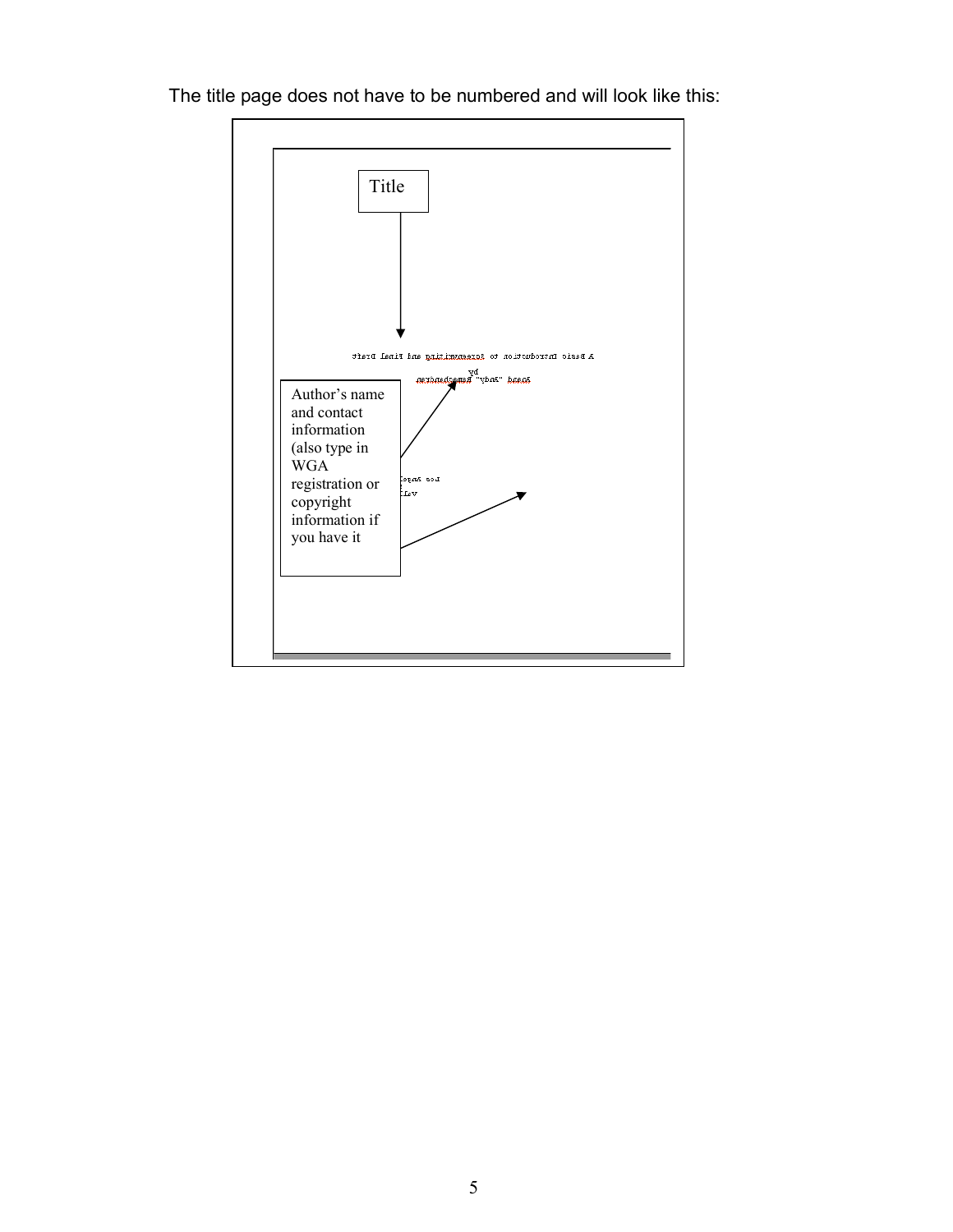## **ADDITIONAL RESOURCES**

#### Movies about the Movies:

Adaptation. Screenplay by Charlie Kaufman. Dir. Spike Jonze. Perf. Nicholas Cage,

Chris Cooper. Universal. 2003.

American Cinema. Produced by the New York Center for Visual History in association

with KCET/Los Angeles and the BBC. 1995.

Bad and Beautiful. Writers: Story/Screenplay by George Bradshaw/Charles Schnee. Dir.

Vincente Minnelli. Perf. Kirk Douglas, Lana Turner, Walter Pidgeon. Metro-Goldwyn-Mayer (MGM). ©1952. USA.

The Big Knife. Stageplay/Adapted Screenplay by Clifford Odets/ James Poe. Dir. Robert

Aldrich. Perf. Jack Palance, Ida Lupino, Rod Steiger, Shelly Winters. United

Artists ©1955. USA.

Bowfinger. Screenplay by Steve Martin. Dir. Frank Oz. Perf. Steve Martin, Eddie Murphy. Universal Pictures. ©1999. USA.

Day of the Locust. Novel/Adapted Screenplay by Nathanael West/Waldo Salt Dir. John Schlesinger. Perf. Donald Sutherland, Karen Black, Burgess Meredith, William Atherton. Paramount Pictures. ©1975 France.

The Kid Stays in the Picture. Novel/Adapted Screenplay by Robert Evans/Brett Morgen.

Dir. Nanette Burstein, Brett Morgen. Perf. Robert Evans. Produced by Highway Films and Ministry of Propaganda Films. © 2002 USA - Limited.

The Last Tycoon. Novel/Adapted Screenplay by F. Scott Fitzgerald/Harold Pinter. Dir.

Elia Kazan. Perf. Robert DeNiro, Tony Curtis, Robert Mitchum. Paramount Pictures. ©1976 USA.

The Player. Novel/Adapted Screenplay by Michael Tolkin. Dir. Robert Altman. Perf. Tim

Robbins, Peter Gallagher. Fine Line Features. ©1992 USA.

Swimming With Sharks. Screenplay by George Huang. Dir George Huang. Perf. Kevin

Spacey, Frank Whaley. Cineville, Mama'z Boy Entertainment, NeoFight Film.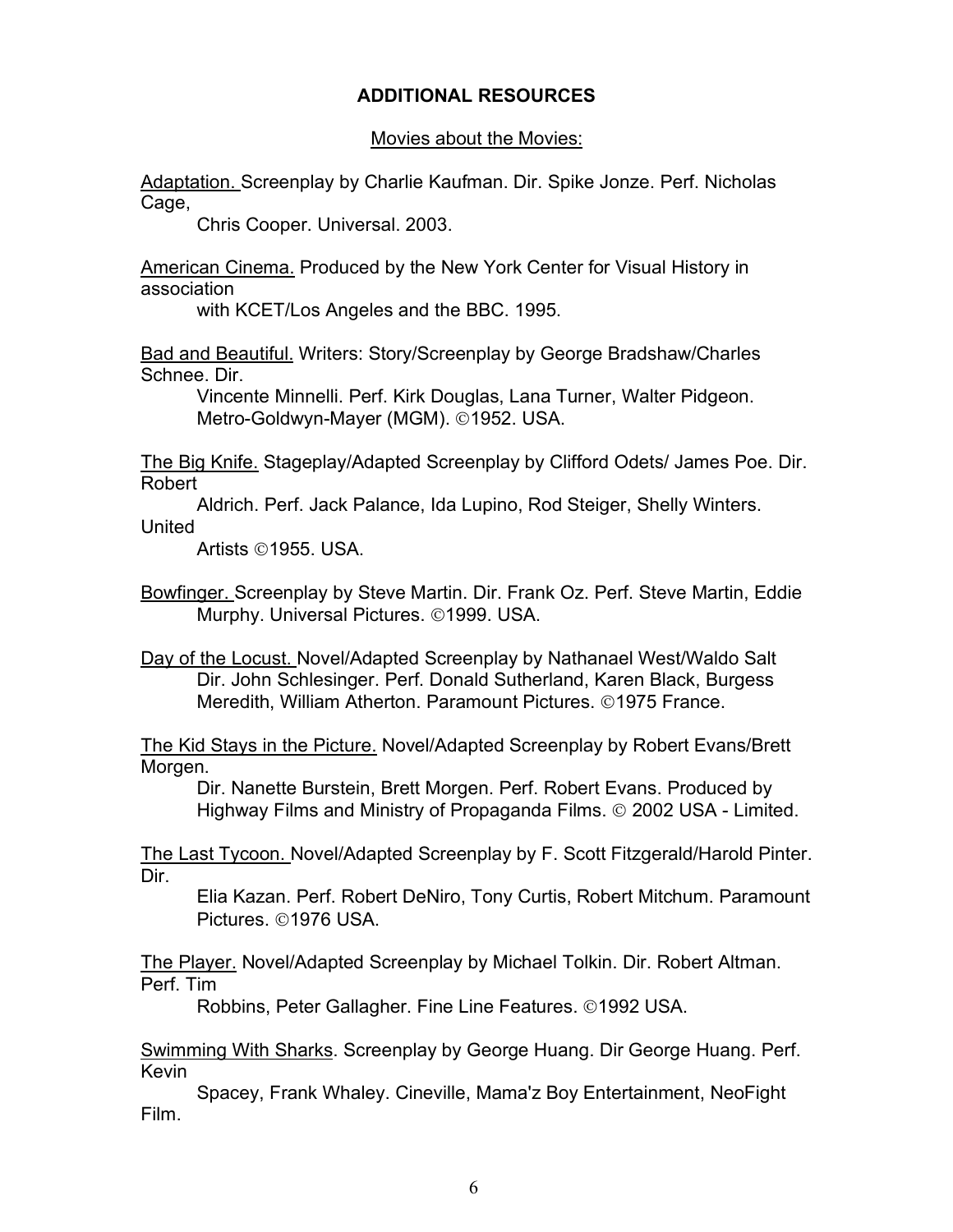©1994 USA.

Visions of Light. Screenplay by Todd McCarthy. Dir. Arnold Glassman, Todd McCarthy, Stuart Samuels. American Film Institute (AFI). ©1992 USA.

### **ADDITIONAL RESOURCES (CONTINUED)**

Books about Screenwriting:

Argenti, Paul. *Elements of Style for Screenwriters*. Hollywood: Lone Eagle/IFILM © 1998.

Biskind, Peter. *Easy riders, raging bulls: how the sex-drugs-and-rock-'n'-roll generation* 

*saved Hollywood.* New York: Simon & Schuster © 1998.

- Biskind, Peter. *Down and Dirty Pictures: Mirimax, Sundance and the Rise of Independent Film*. New York: Simon & Schuster. © 2004.
- Boorstin, Making Movies Work: Thinking Like A Filmmaker. Beverly Hills: Silman-James Press. © 1990, 1995.

Cooper, Dona. Writing Great Screenplays for Film and TV.

Field, Syd. *Screenplay – The Foundations of Screenwriting*. New York: Bantam Doubleday Dell. © 1984.

Field Syd. *The Screenwriter's Workbook*. New York: Bantam Doubleday Dell. © 1984.

King, Viki. *How To Write A Movie in 21 Days*. New York: Harper & Row Publishers. ©

1988.

Kelly, Karin and Edgar, Tom. *Film School Confidential*. New York: Berkley Penguin

Putnam. © 1997.

McKee, Robert. *Story*: *Substance, Structure, Style and the Principles of Screenwriting.*

New York: Harper Collins Publishers Inc. © 1997.

Pintoff, Ernest. *The Complete Guide to American Film Schools.* New York: Penguin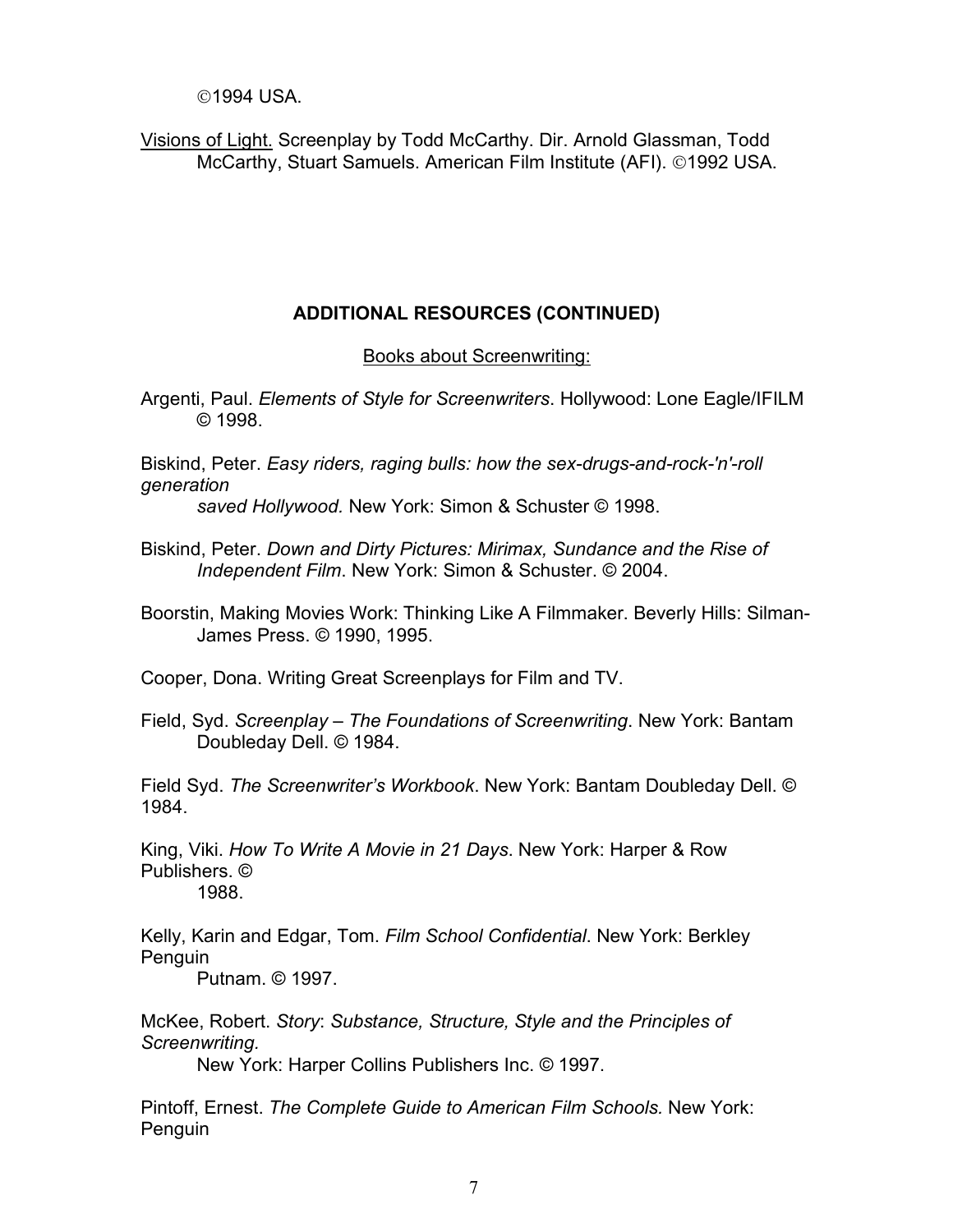Books. First published © 1994.

*The Directors: The Playboy Interviews.* Ed. Stephen Randall. Milwaukee: M Press.

© 2006.

Vogler, Christopher. *The Writer's Journey: Mythic Structure for Writers, Third Edition.*

Studio City: Michael Wiese Productions. © 2006.

Whiteside, Rich. *The Screenwriting Life: The Dream, the Job and the Reality.* New

York: Berkley Boulevard Books. © 1998

Wilson, Lee. *The Copyright Guide.* New York: Allworth Press. © 2000.

## **GRAMMATICAL CONCEPTS AND WRITING CENTER HANDOUTS**

Active /Passive Voice - knowing the difference is important for writing clean and clearly defined action lines for characters. Exclude to be, has/had/have been forms.

Adjectives & Adverbs - adjectives describe nouns (evil genius). Adverbs modify verbs (drives recklessly).

Apostrophes are important for distinguishing possessives and contractions from plurals.

Commas matter when constructing scene descriptions and dialogue dependent on complex & compound sentences.

Fragments I & II are important for correctly structuring dialogue and scene descriptions.

Gerunds and Infinitives - Differentiate between an action in progress and a proposed action.

Prepositions – Never let the "F.A.N.B.O.Y.S:" (for, and, not, but, or, yet, so) begin a written sentence as you would find in a scene description (a.k.a., action line).

Pronouns – In scene descriptions/action lines try as much as possible to make reference to characters using proper names and nouns. Pronouns are best used in dialogue to refer to an absent character in the third person.

Punctuation – Proper punctuation will indicate when a thought or series of thoughts continues or ends.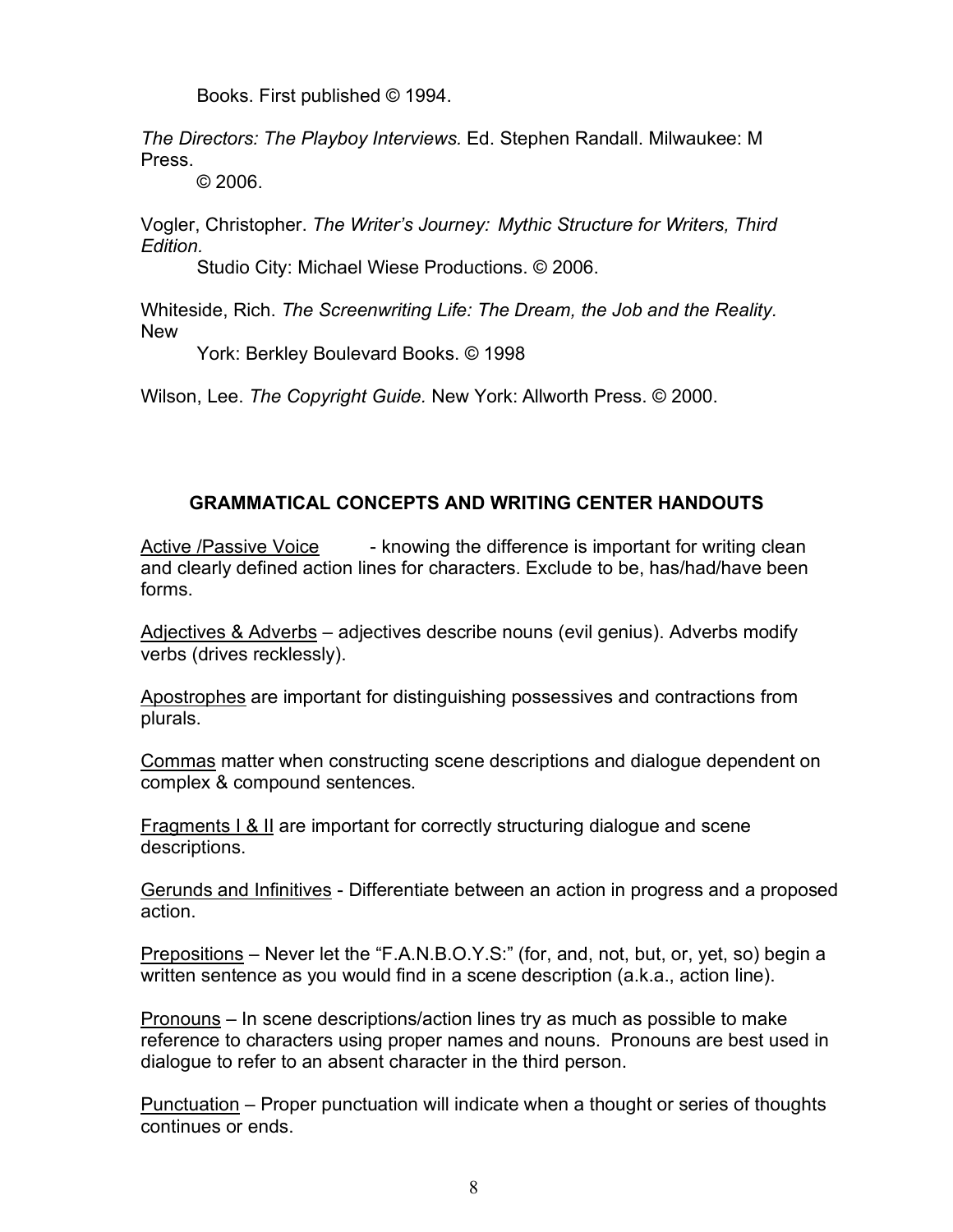Run-Ons/Comma Splices/Semicolons- Strategies for deciding when to end a sentence with a period or continue a series of thoughts using an "and" or a semicolon (;)

Subject/Verb Agreement - The subject is what the sentence is about. The verb is what the subject does. This is important for writing clear scene descriptions/action lines.

Verb Tenses/ Verbs with "-ed" endings – The difference between present (now) and past (then) tenses. Scene descriptions/action lines are always present tense and active voice.

Writing A Summary/Paragraph Development are important for communicating what a character is about to do in the scene description/action lines. Sentence development is important for clearly structured dialogue between two or more characters.

*The handouts mentioned above are available in The Writing Center, which is located* 

*in Humanities 100.*

| <b>SOFTWARE</b>    |                            |                                               |  |  |
|--------------------|----------------------------|-----------------------------------------------|--|--|
| <b>Final Draft</b> | Final Draft 8              | finaldraft.com/downloads/demo-final-draft.php |  |  |
| Screenplay.com     | Movie Magic Screenwriter 6 | screenplay.com/t-mmsdemo.aspx                 |  |  |

# **SOFTWARE**

### **WRITERS' RESOURCES**

| Group        | Website                                                 | Contact info              |
|--------------|---------------------------------------------------------|---------------------------|
| Scriptwriter | http://www.scriptwritersnetwork.org/swn/index.php?page= | info@ScriptwritersNetwork |
| s Network    | Home                                                    | .org                      |
| <b>LAVC</b>  | http://lavc.edu/mediaarts/html/mainmenu.html            | Eric Swelstad, Chair      |
| Media Arts   |                                                         | 818-778-5503              |
| <b>IDEAS</b> | http://www.lavc.edu/ideas/aboutideas.html               | <b>Richard Holdredge</b>  |
|              |                                                         | holdrere@lavc.edu         |
|              |                                                         | (818) 947-2642            |
|              |                                                         | Dan Watanabe              |
|              |                                                         | (818) 778-8256            |

## **LOS ANGELES VALLEY COLLEGE SCREENWRITING CLASSES**